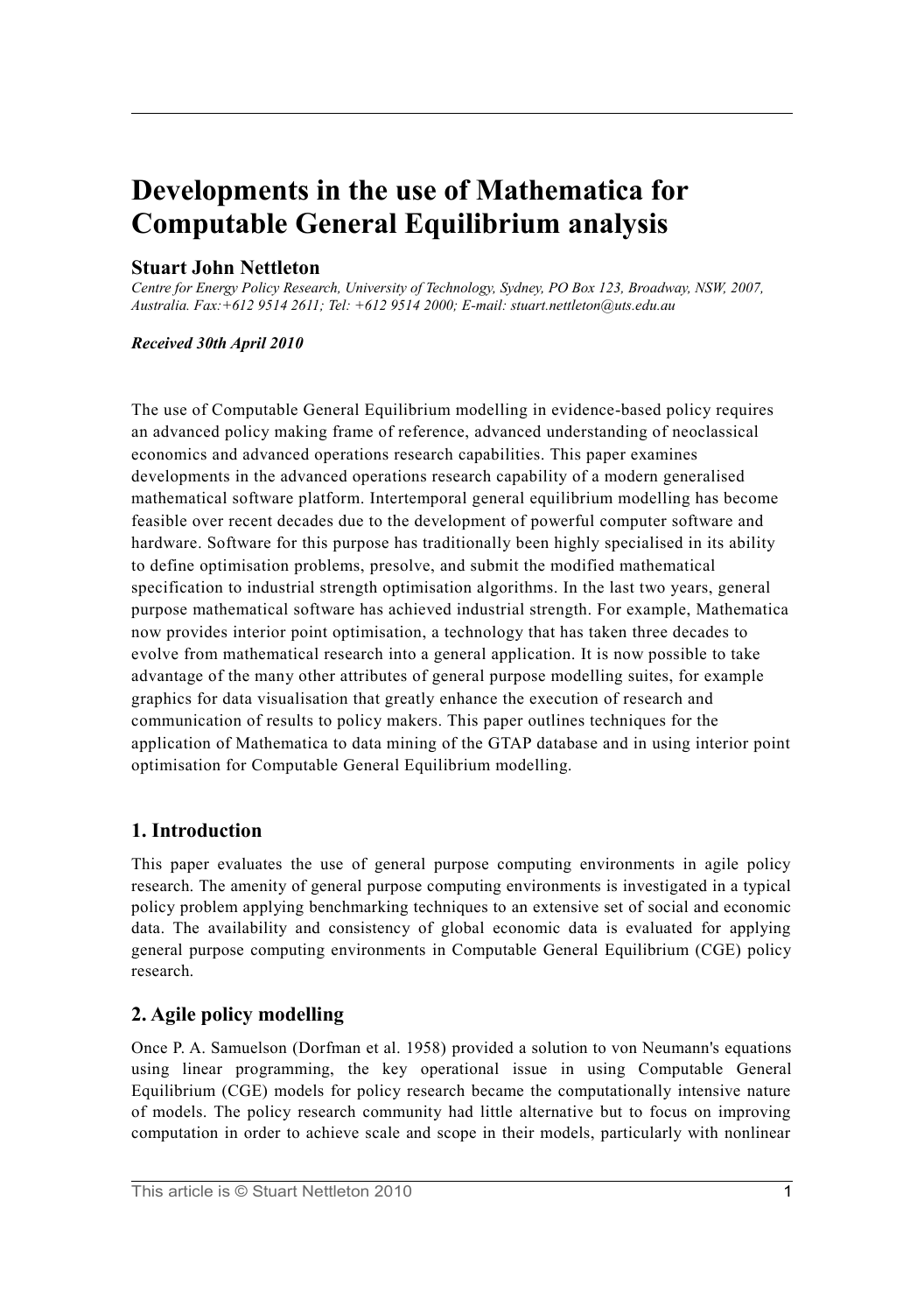production and utility functions. From this period through to the present day, a primary operational focus for equilibrium modellers has been computing throughput. As processing and memory capacity continued to double every two years, which has been called Moore's law, hardware capability increased exponentially.

In matching this with software capability, the discipline of operations research responded with better algorithms for algebraic processing, presolvers and industrial optimisers for linear and nonlinear problems. However, interactivity, data visualisation and graphical results communication were things of the future. SRI started to develop mouse driven cursors in the 1960s and the graphical user interface began to take shape at Xerox Park in the 1970s.

In the last two or three years, computing power and memory have become semi-infinite. At the same time, the proprietary techniques of industrial optimisation and algebraic processing have become commoditised in general purpose computing environments such as Mathematica and Matlab. Indeed, advanced formulations of these formerly proprietary techniques have become freely available in open source communities.

The arrival of such high powered operations research functionality in general purpose computing environments coincided with the evolution rich graphical user interfaces and data visualisation. This contrasts to output from single purpose and batch computing environments, which is often graphically processed in spreadsheets. The combination of graphical user interfaces with rich data visualisation tools has provided the ability for researchers to view results in multidimensional graphical forms. Even more importantly, it has given researchers the ability to quickly and effectively communicate results to policy makers.

These factors have led to general purpose computing environments providing a transition to high productivity and agile workspaces for policy researchers across a range of disciplines and in industry. When computing was expensive, considerable planning of models needed to be carried out before the models were processed. Development times were long due to the extra time spent in pre-processing and post-processing for what was essentially a one-off research implementation. Furthermore, the locked-down environment and expense of additional proprietary solvers would often lead to additional features being difficult or costly to implement.

Nowadays, computing is cheap and models can be iteratively developed in general purpose computing environments. While models still need to be as rigorousness as ever, many more models, specification approaches and policy scenarios can be quickly tested. The increase in agility for CGE modellers and, in turn, for policy makers has materially increased the productivity of the evidence driven policy process.

Action research through learning by doing, rather than extended planning and specification, parallels the business and government preference for projects with small investments, short payback periods and near term exit strategies. This is sometimes expressed as the tracer bullet strategy of "ready, fire, aim". Where tracer bullets are cheap, the best way of locating a target is just to start shooting and correcting through feedback.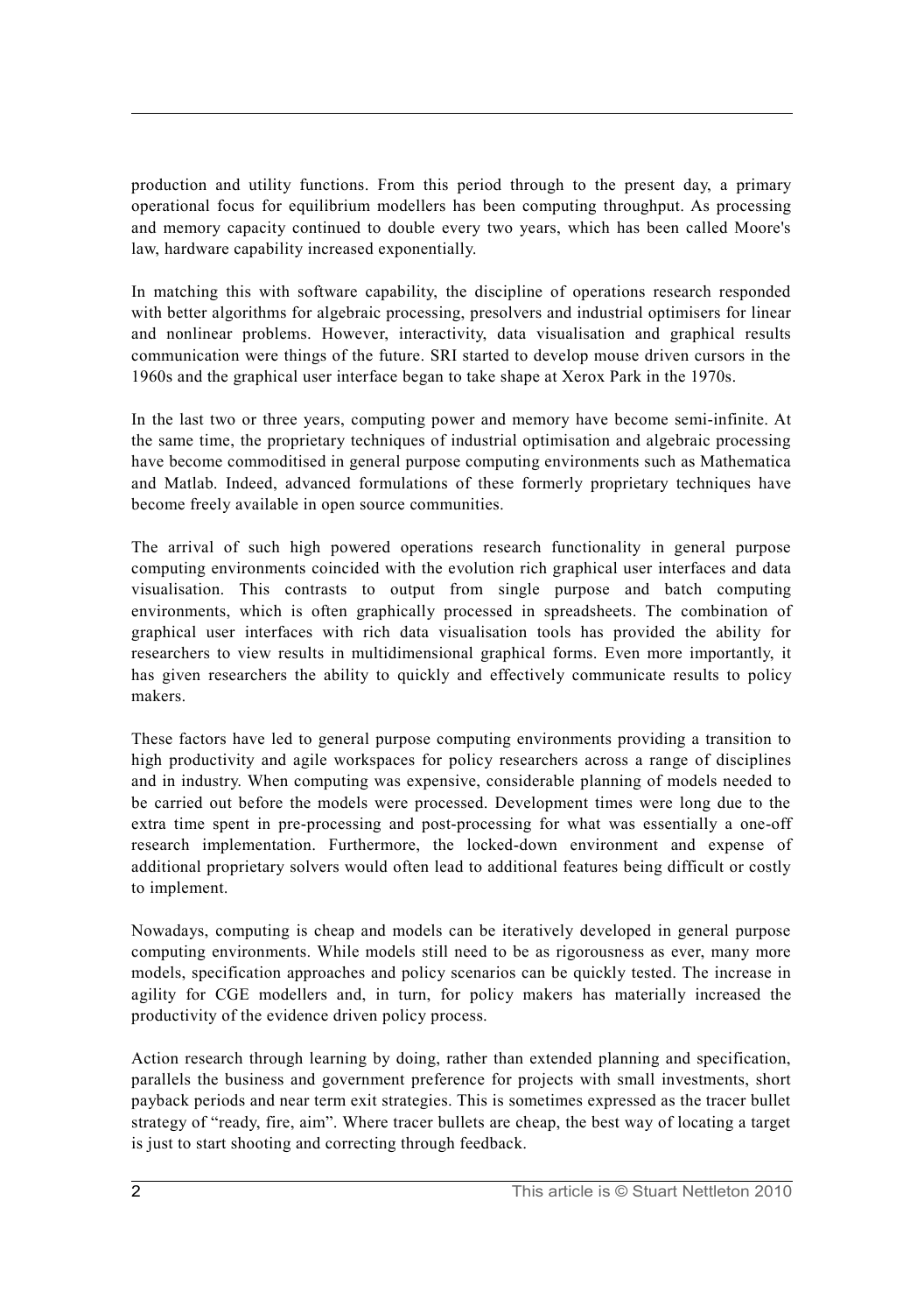This basis for action research is provided by general purpose computing environments, particularly those with "all in" functionality so researchers' creativity is enhanced rather than restricted. While there are many general purpose computing environments available for use, this investigation mainly focuses on Mathematica. However, the findings of this research are equally applicable to other general purpose computing environments.

# **3. Mathematica**

Mathematica is one of the leading "all in" general purpose computing environments in which all of Wolfram's functionality is present and no separate algorithms or optimisers need to be licensed. Similar commercial products include Maple and Sage. Open source programs taking a similar approach to Mathematica include Ascend, Axiom (FriCAS and OpenAxiom), Maxima (Macsyma), Ocaml and yacas ("yet another computer algebra system"). Matlab and the open source programs Octave and Scilab are general purpose procedural processors, rather than functional processors, and used primarily for matrix manipulation.

Mathematica's algebraic and symbolic environment provides considerable amenity as a development environment for complex models. Its fundamental strength comes from functional processing using LISP-like list management, Prolog-like pattern management and graph processing. In addition, Mathematica has database management capabilities and includes Country Databases with extensive economic data sets as part of the "all in" philosophy (Wolfram Research 2010). In addition, Wolfram's freely available Alpha platform provides coverage of almost a reference library of data. The confluence of Mathematica computational power and Alpha's reference data brings the prospect of widely deployable, multidisciplinary knowledge based computing systems.

Mathematica's symbolic and functional processing is differentiated from general purpose numeric procedural processors, such as Matlab, C++, Fortran and Basic. In contrast to procedural programming, model development in Mathematica is at a very high level of abstraction. Each function has considerable sophistication including alternative automatically selected algorithms and acyclic processing to sort computation order. The ability to hold constraints in symbolic form is a very important advantage in complex optimisation models.

Mathematica's operations research global and local optimisers, include an implementation of perhaps the most advanced nonlinear interior point optimisation algorithm available, the COIN Project's IPOPT solver. A unique advantage provided by symbolic and functional processing is the ability to use symbolic constraints in optimisations. One area that Mathematica could further develop is the provision of Karush Kuhn Tucker multipliers from nonlinear optimisation, similar to the Lagrange multipliers exposed by Mathematica's DualLinearProgramming function.

Graphical output and data visualisation is an important feature of Mathematica, with major advantages for research productivity and communication with policy makers, as shown in the next section.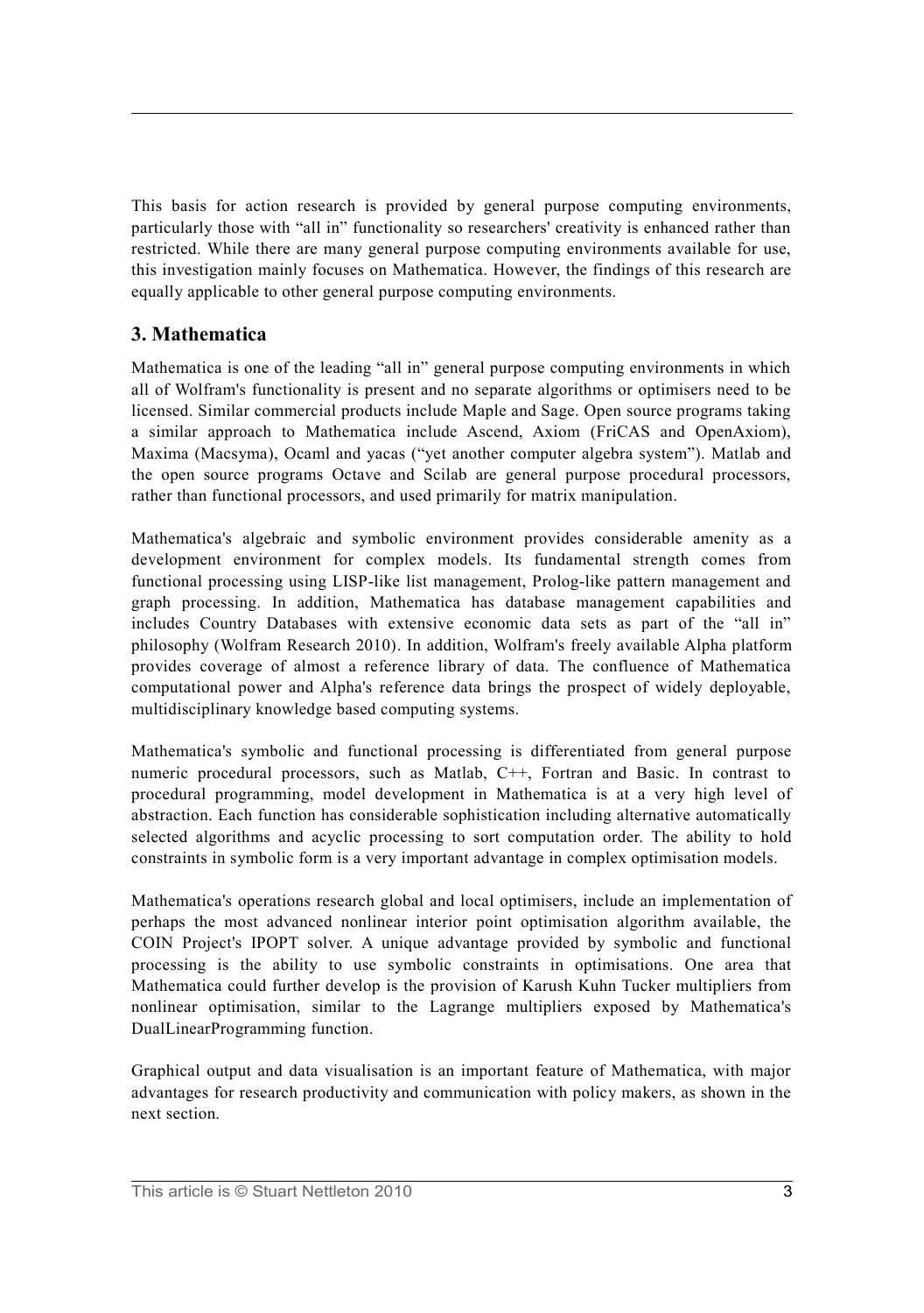# **4. Policy Benchmarking in a General Purpose Computing Environment**

An example of the use of Mathematica in optimisation is drawn from Australia's recent debate on its future level of population, dependence on raw material exports and critical mass of industry. In recent decades, Australian raw material exports of energy and mineral commodities such as coal and iron ore have supplanted Australia's more traditional national endowments of wool and wheat. Indeed, over the last two years, energy and mineral exports to China, Japan and other Asian countries largely insulated Australia from the 2009 Global Financial Crisis and cemented its reputation as the world's Goldilocks economy.

Mining has always been central to the Australian economy. During the 1859 Gold Rush, mining comprised an estimated 15% to 20% of Australia's GDP (Battellino 2010). This proportion declined to 5% by 1909 and since that time has provided about 4.5% of Australia's GDP. However, this understates the effect on Australia's economy. Buoyancy in Australia's terms of trade as a result of commodity exports together with a low critical mass of only 21 million people has led to the widespread loss of industry, which has also resulted in an iniquitous cycle of productivity loss. In recent years, in an example of the "Dutch disease" where large scale job loss occurred as a result of The Netherlands discovering North Sea oil, Australia's soaring terms of trade has led to significant manufacturing closures including Bonds textiles and the Mitsubishi automobile manufacturing plant.‡1

Since the Global Financial Crisis, in major part due to the mismatch between current wages and the consumption vector, leaders around the world have begun to recognise the primacy of employment and importance of manufacturing as a fundamental generator of wealth. For example, in his Announcement on the American Auto Industry, President Barack Obama (2009) said "We cannot, and must not, and we will not let our auto industry simply vanish. This industry is like no other -- it's an emblem of the American spirit; a once and future symbol of America's success. It's what helped build the middle class and sustained it throughout the 20th century. It's a source of deep pride for the generations of American workers …. It's a pillar of our economy that has held up the dreams of millions of our people".

Even more poignant for Australia are the recent comments by Russian President Dimitri Medvedev (2009) who criticised the "shamefully low" productivity of Russia's current generation resulting in the situation that Russia's budget was financed by raw material exports. He vowed to end Russia's "humiliating dependence on raw material exports" and to enhance productivity for "worthwhile positions in the world division of labour".

Australia's Finance Minister has recently echoed these sentiments, seeking a return to the industrial vitality shown by Australia in the 1990s (Janda & Hyam 2010). Unfortunately, Australian competitiveness is intricately linked to its exchange rate. Australian manufacturing struggled in the 1960s when the mining boom caused Australia's exchange rate to increase by 30%. Following large inflation in the 1970s, strict wage controls linking wage rises to productivity led to Australia's exchange rate declining 40% through the 1980s and 1990s. This is what greatly enhanced Australian industrial competitiveness and materially contributed to the new Australian export industries referred to by the Minister. Unfortunately,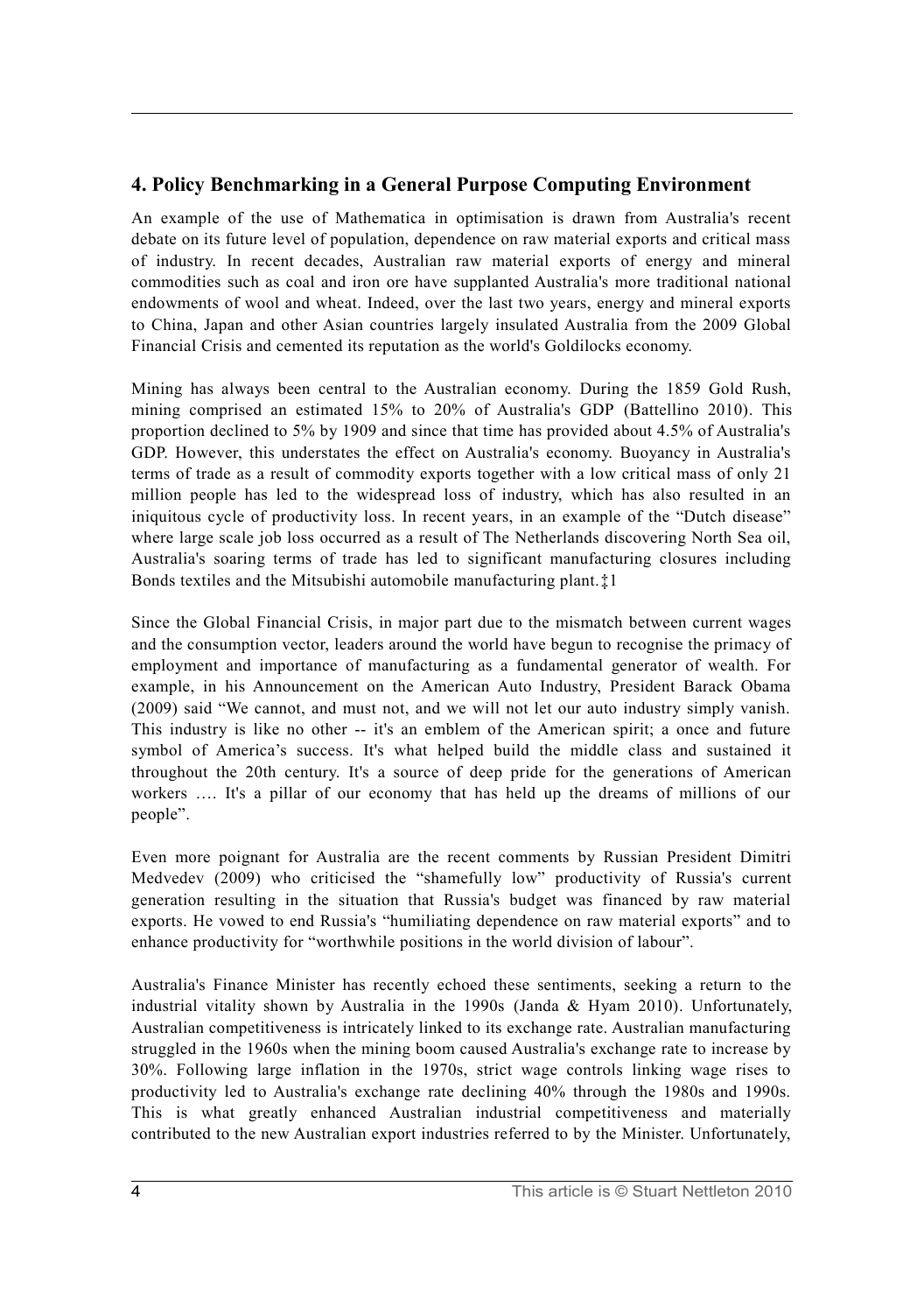the current energy boom that saved Australia from the worst effects of the Global Financial Crisis has also propelled Australia's exchange rate upwards by 30%.

The future of industry in any country is closely tied to the issue of population. In Australia, as in many Western countries, births are lower than the natural replacement rate and future population is exogenously determined by migration policy. For this reason migration is a highly controversial domestic issue.

The Australian Treasury has considered the issues of population and migration from the perspective of the ratio of working people per person aged 65 and over (Swan 2010). In many Western countries this ratio is precipitously declining, for example in Japan the ratio is expected to decline to only 1.4 by 2050. The Australian Treasury forecasts that the Australian ratio will fall to 2.7 by 2050, compared to 5.0 today and 7.5 forty years ago. Australia's Treasurer has proposed that Australia's population be increased from the current 21 million to 36 million people in 2050, through continuing migration.

Economic commentators have noted that China needs to develop its own internal market and not depend on the world for export sales. The same is true for Australia and this raises the issue of Australia's critical mass and whether it is adequately managing its endowments, in addition to mining resources, on a world scale.

Australia's domestic population policy is also not insensitive to regional and global demographics and other Western role models such as America and Canada. With the world's population expected to increase from the current 6.8 billion to 9.5 billion by 2050, the population of Australia assumes greater importance as a geopolitical issue. Australia is surrounded by populous nations throughout North and South East Asia, such as China and India, which are experiencing high economic growth and the emergence of a wealthy middle class. America, which provides a major role model for Australia, expects its population to grow from 310 to 440 million people by 2050.

Mathematica's "all in" general purpose computing environment and databases may be used to investigate Australia's management performance compared to world's best practice. Figure 1 is drawn from the Country Database within Mathematica.‡2 It shows Australia on a notionally efficient frontier of GDP and population.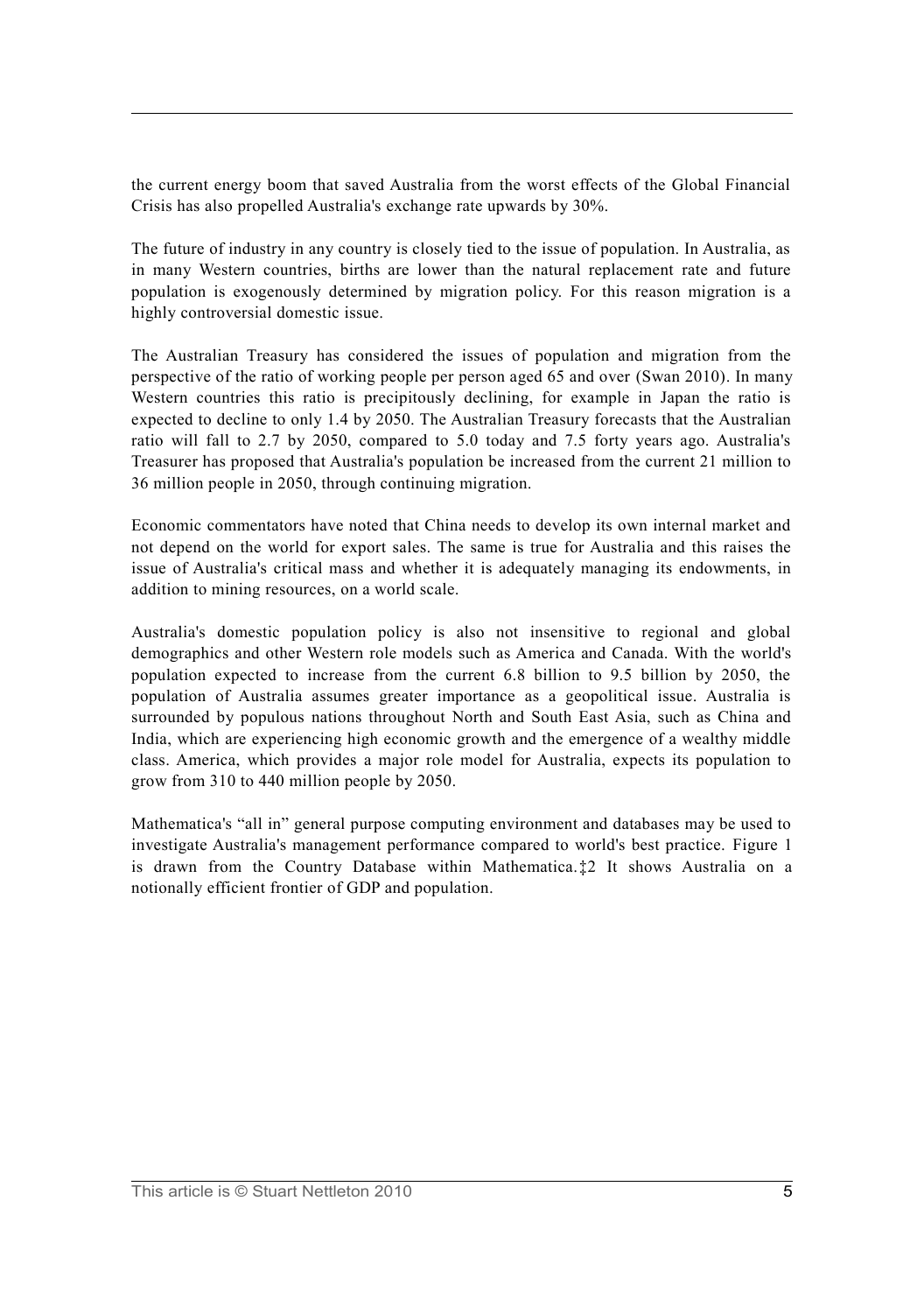

**Fig. 1** Country GDP versus Population (Source: Mathematica Country Database)

Figure 2 shows how Australia compares to other countries in terms of GDP at purchasing power parity and Employment. Australia (AU) is nearest but one (NL) to the plot origin. An envelope of best practice is drawn from The Netherlands (NL) to the USA (US) and from the USA (US) to China (C).



**Fig. 2** GDP at Parity versus Employed Persons with best practice envelope and constant scale trajectory (Source: Mathematica Country Database)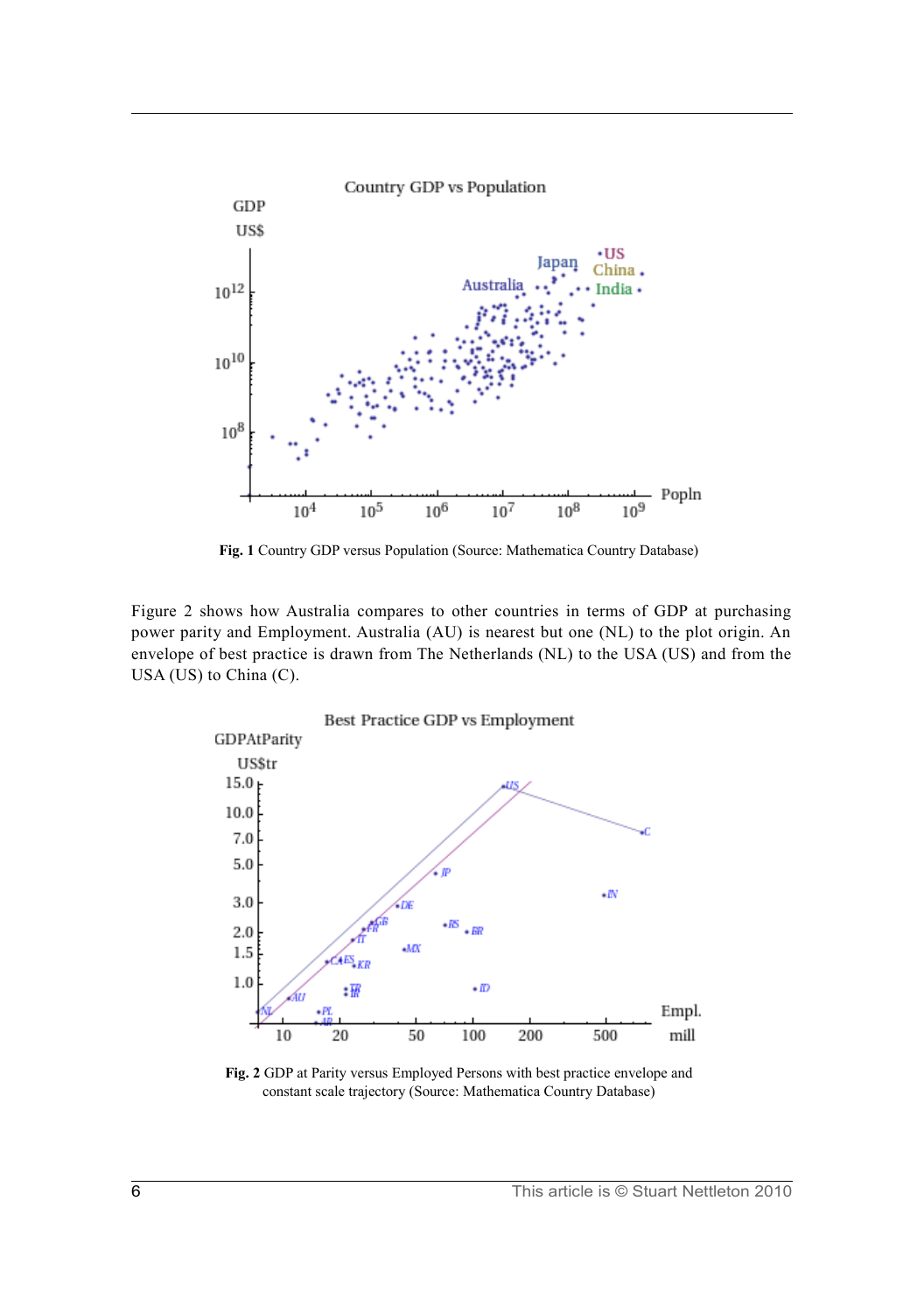While Australia (AU) is not on the segment of the envelope joining The Netherlands and USA, a parallel trajectory through Australia (AU), Canada (CA), Italy (IT), France (FR), United Kingdom (GB), Germany (DE) and Japan (JP) shows that Australia's economic and employment performance is nevertheless consistent with other economies.

The research question of whether Australia can better manage its resources may now be investigated through benchmarking Australia to the best performing countries as proxies for world's best efficiency. This involves moving from the two dimensional analysis in Figure 2 to a constrained optimisation that establishes whether Australia can expand its performance given constraints on land area and other geophysical factors such as fresh water, soil fragility and social factors such as egalitarianism.

For the purpose of this research, the broad assumption will be made that in the future technology will address the water and soil fragility issues. For example, an energy technology such as fast breeder nuclear fission or laser inertial fusion may provide unlimited desalination capacity and thereby remove Australia's water constraint (Williams 2010).

The GINI index may be used as a proxy for Australian egalitarianism. This Index measures inequality of income distribution and ranges from 0 (or no inequality) to 1. A small index number implies that the distribution of income in a society is fair. Some GINI indexes in ascending order of inequality are Denmark 0.24, France and Germany 0.28, Australia 0.30, Canada 0.32, United Kingdom 0.34, Russia 0.41, USA 0.45 and China 0.47.

This benchmarking research into whether Australia is achieving world's best efficiency in its management of resources was undertaken using Data Envelopment Analysis (DEA) in Mathematica.‡3 The results suggest that Australia has increasing returns to scale and needs to increase the size of its economy to achieve optimum scale. Indeed, expansion in the order of 11.6 fold is theoretically feasible, implying a population of about 260 million. In order to achieve this, Australia would need to replicate American productivity practices. Indeed, if the GINI index constraint is relaxed, the benchmarking proposal suggests that a Taiwan-style of social structure and business efficiency would allow the population to increase 100-fold.

A population size of 260 million would be an order of magnitude increase rather than the incremental increase suggested by Australia's Treasurer. Such a large increase in population implies a series of megacities across Australia's north, the size of Beijing and Shanghai but designed with New York's sustainability and vivacity. New cities have not yet become a topic for discussion in Australia, although it has been suggested that a new major city in the Armidale-Tamworth area might be the sort of construction and enterprise driver that the state of New South Wales needs, to recover from it lacklustre economic and employment growth.

# **5. Computable General Equilibrium Policy Tool**

## **5.1 Extension of Benchmarking to global policy tools**

The benchmarking approach shown in the previous section may be extended to more complex policy analysis (ten Raa 2005; 2008). Nettleton (2010a; 2010c) shows how Computable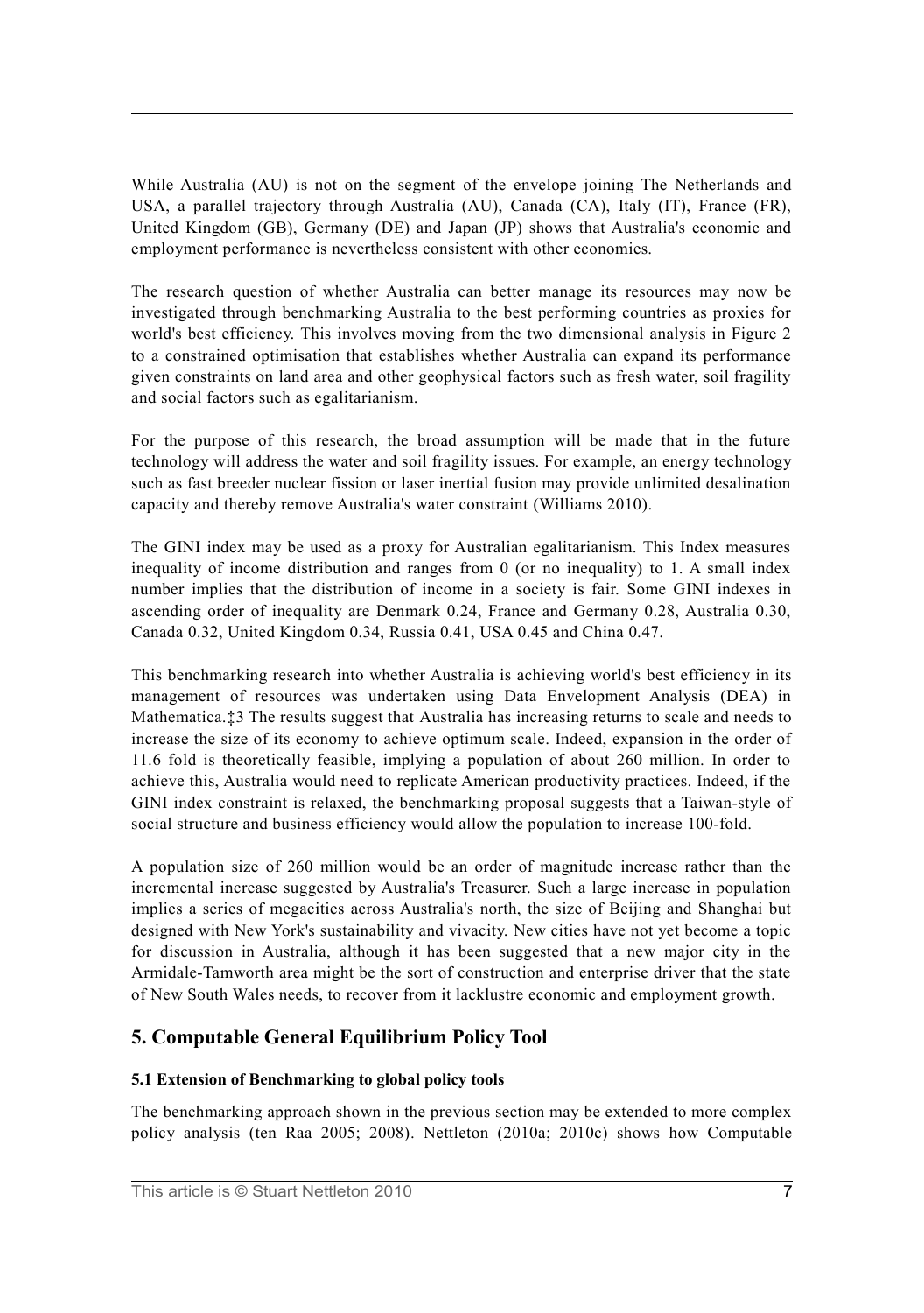General Equilibrium (CGE) under constrained resource usage may be processed using Mathematica's general purpose computing environment, symbolic processing, database mining and implementation of the IPOPT interior point optimiser. Nettleton's CGE policy tool is called the Spatial Climate Economic Policy Tool for Regional Equilibria (Sceptre).

#### **5.2 Data sources**

Nettleton (2010b) has highlighted the importance of consistency in policy driven evidence research. This applies as much to the underlying data set as to the framework of analysis (Nettleton 2010c). There are four integrated sources of data for CGE policy studies. These are National Accounting Matrices including Environmental Accounts (NAMEAs), the OECD Input Output tables and bilateral trade data, Global Trade Analysis Data Project (GTAP) and EXIPOL. The advantages and disadvantages of each have been evaluated.

#### **5.2.1 NAMEA**

National Account Matrices including Environmental Accounts (NAMEAs) are national accounts of environmental emissions of 10 to 15 gases. De Haan & Keuning (1996) describe how NAMEAs provide the direct contributions of individual industries to environmental pressures, in both absolute and relative terms. For example, ores, biomass,  $CO_2$ ,  $CO$ ,  $N_2O$ ,  $NH<sub>3</sub>$ , NOx, SO<sub>2</sub>, CH<sub>4</sub>, NMVOC, Pb, PM10, nutrient pollutants, value added and full-timeequivalent jobs produced per tonne of mineral consumed. Input Output analysis of NAMEA data reconstructs the production chain, notwithstanding it may not be homogeneous.

The submission of NAMEAs by European Union member countries is voluntary, which contrasts to the requirements of the United Nations revised system of National Accounts (SNA93) to submit an input output table every five years and annual Source and Use tables.

NAMEA matrices are used in Input Output analysis for evaluating efficiencies and targeting environmental policies. However, according to Tukker (2008), the information within NAMEAs is merely sufficient to analyse global warming impact and perhaps acidification but not the range of analysis required for external costs, total material requirements and ecological footprints.

#### **5.2.2 OECD**

In November 2007, the OECD released its 2006 edition of harmonised Input Output tables, Industry Database (STAN) and Bilateral Trade Database (BTD) (OECD 2007a; 2007b). The OECD estimates that between 85% and 95% of world trade is covered in its Bilateral Trade Database. The Input Output tables cover 28 OECD countries (all members except Iceland and Mexico) and 10 non-member countries (Argentina, Brazil, China, Chinese Taipei, India, Indonesia, Israel, Russia and South Africa. This has increased from 18 OECD countries and 2 non-OECD countries (Brazil and China) in the previous edition. The OECD's data provides an important component of comprehensive global data models and has become a foundation of all world economic databases, such as the Global Trade Analysis Project (GTAP).

#### **5.2.3 EXIOPOL**

Tukker (2008) describes "A New Environmental Accounting Framework Using Externality Data and Input-Output Tools for Policy Analysis" (EXIOPOL). This is a Euro 5 million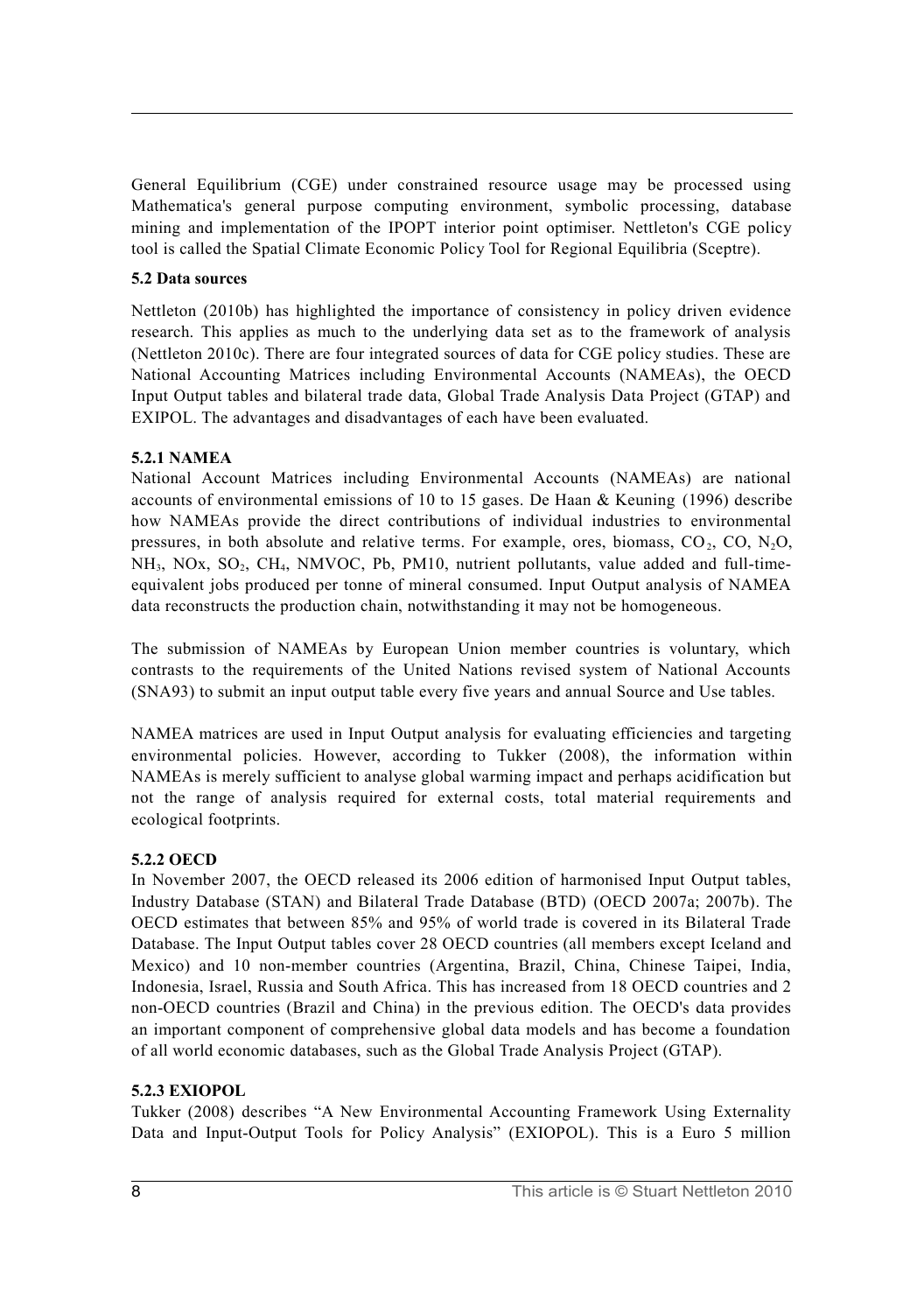collaborative project of 37 institutes funded by the European Union with the 2010 objective of building a world multiregional Input Output model (MRIO) from officially reported data as well as OECD and GTAP data.

Environmental themes will be linked to the MRIO model, including the interactions and spill overs between countries of global warming, acidification, eutrophication and photochemical oxidants. The results will be used to estimate the external costs of environmental impacts and applying these results to major policy questions.

The EXIOPOL project expects to unify current work in Input-Output analysis, material flow analysis and life cycle assessment of products at the company (or micro) level. It also hopes to contribute new insights on cost-effectiveness and cost-benefit analysis to many EU Policy fields including *inter alia* a policy for integrated products, strategy for natural resources, action plans for environmental technologies, sustainable consumption and production. This will involve scenario-analysis at regional (or meso-) level and national or world (macro) level using input output analysis (given exogenous technology, emission and demand scenarios), CGE models and macro econometric models.

#### **5.2.4 GTAP**

The Global Trade Analysis Project (GTAP) Version 7 database of national input output models, trade data and energy data has 2004 data for 57 sectors and 113 regions. It relies heavily on OECD's harmonised input output and STAN bilateral trade data and World Bank data. GTAP's focus on the factors of production and a world economy MRIO table are exceedingly useful in analysis. In addition to the standard GTAP7 database files, GTAP community members have also provided consistent data for greenhouse gas emissions from fossil fuel combustion in Gg  $CO<sub>2</sub>$  (Giga Grams of  $CO<sub>2</sub>$ ) corresponding to International Energy Agency energy volumes data (Lee 2008).

In contrast to the lack of integration and limited scope of NAMEAs and OECD data, GTAP's compelling advantage is its availability, consistency and geographic coverage. While commodity classification has some inconsistencies with the OECD, GTAP is progressively resolving these issues. In the future EXIOPOL may provide valuable enhancements to the GTAP database.

#### **5.3 Mining the GTAP 7 database**

The GTAP 7 database (Hertel 1999; Hertel & Walmsley 2008) may be aggregated using GTAP utility functions in the GTAPAgg package.‡4. Nettleton (Nettleton 2010a, Appendix 7) shows the preliminary aggregation of GTAP data into three global regions (NAFTA, EU25 and the Rest of the World), three commodities (food, manufacturing and services) and three factors of production (land, labour and capital). Aggregation produces a proprietary GEMPACK "har" format, which may be viewed and transformed for use in other database systems, such as Mathematica's HSQLDB database engine.

As part of its "all in" computing environment, Mathematica's database management facilities provide the ability to mine data sources. In order to utilise GTAP's data within Mathematica, it is necessary to further mine the data by converting the table structure designed for GTAP's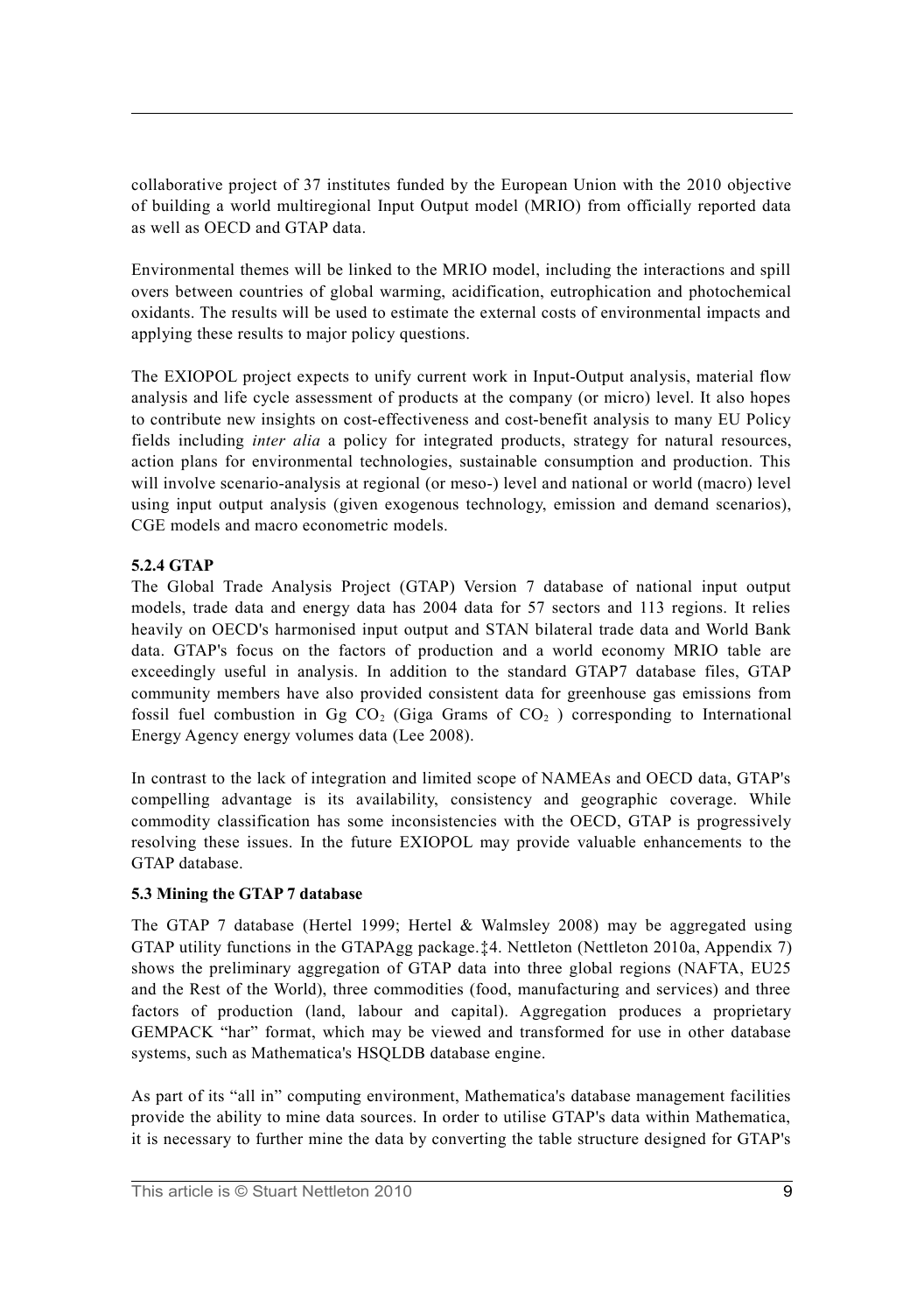own CGE model by reconciliation to GTAP's generic Social Accounting Matrix (SAM) (McDonald & Patterson 2004, p.6).

Lastly, the ability to expand the policy research using Mathematica's own social, economic, financial and natural science databases is very valuable, for example population and growth, employment and GINI index as shown in the above policy benchmarking example. Nettleton (2010a, Appendix 7) describes the parallel mining of GTAP data and Mathematica Country Databases for Computable General Equilibrium.

## **6. Conclusion**

This paper introduced the topic of agile policy modelling. It found that the confluence of computing processor and memory power, algorithm design, graphical user interfaces and data visualisation in general purpose computing environments has greatly increased productivity and creativity in modelling policy. General purpose computing environments providing "all in" functionality including database mining capabilities were found to enhance modellers' capabilities.

The compelling advantages of inbuilt economic databases, operations research functionality, data visualisation and graphical communication with an "all in" general purpose computing environment were demonstrated through a policy modelling example. This policy research benchmarked Australia's efficiency in using its continental land endowment while maintaining the Australian trait of social egalitarianism.

The extension of benchmarking techniques into Computable General Equilibrium (CGE) policy tool were investigated. It was found that the Global Trade Analysis Project (GTAP) provided a comprehensive and consistent set of Input Output data within the framework of a Social Accounting Matrix. The importance of database management and query functions within an "all in" general purpose computing environment was highlighted.

## **Notes and references**

‡1 Of course, this issue is not restricted to countries as small as Australia. For example, in 2010, BMW ceased its own engine development because the cost could not be amortised over BMW's volume of production. Previously BMW's own engine development had been a core competence for Series 5 & 7. BMW has now joint ventured with Peugeot. In contrast, Volkswagen is able to sustain its own engine development given production of 8 million vehicles.

‡2 Mathematica commands for Figure 1 GDP vs Country (see [http://reference.wolfram.com/mathematica/r](http://reference.wolfram.com/mathematica/)ef/ CountryData.html) (\*\*\* Data Mining and Plot of GDP vs. Population \*\*\*) Show[

ListLogLogPlot[Tooltip[{CountryData[#, "Population"], CountryData[#, "GDP"]}, CountryData[#, "Name"]] & /@ CountryData["Countries"], AxesLabel -> {"Popln", Labeled["GDP", "US\$"]}, PlotLabel -> "Country GDP vs Population"], ListLogLogPlot[ $\{\{\{7\,10^\circ6, 1.5\,10^\circ12\}\}, \{\{5\,10^\circ8, 1.2\,10^\circ13\}\}, \{\{5\,10^\circ8, 4\,10^\circ12\}\}, \{\{5\,10^\circ8, 1.2\,10^\circ8, 1.2\,10^\circ8\} \}$ 

10^12}}, {{7 10^7, 7 10^12}}}, PlotMarkers -> {"Australia", "US", "China", "India", "Japan"}]]

‡3 The Mathematica commands for Benchmarking Australia's Population to World Best Practices and Figure 2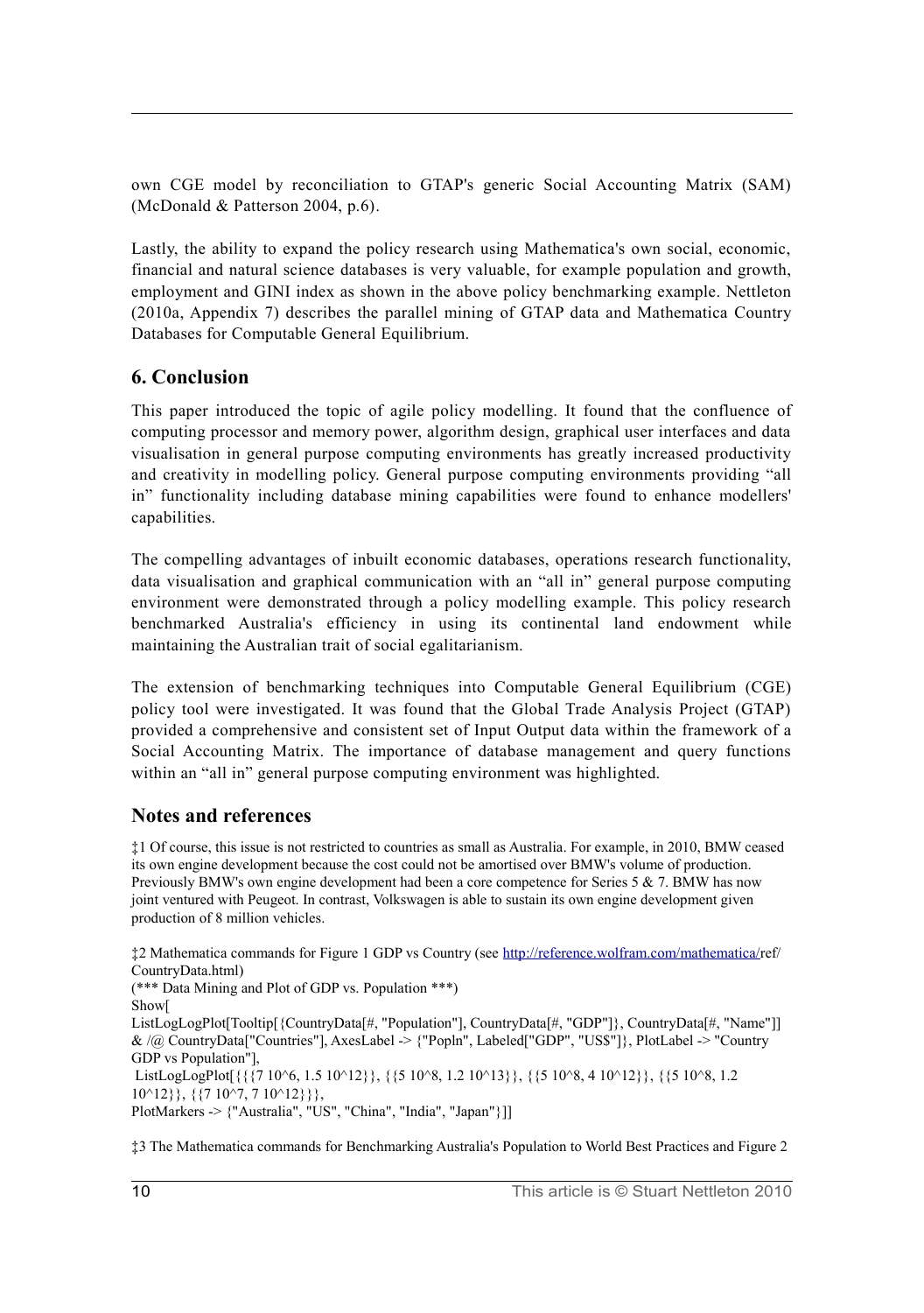GDP vs Employment figure are: (\*\*\* Data Mining and Plot of GDP vs. Employment \*\*\*) initvariables = {"CountryCode", "GDPAtParity", "LaborForce","UnemploymentFraction", "LandArea", "GiniIndex"}; displayvariables = initvariables $[[{1, 2, 3, 5, 6}]$ ]; data1 = Outer[CountryData, CountryData["Countries"], initvariables, 1]; (\*Remove missing values\*) data2 = Pick[data1, Map[NumericQ[#] &, Total[data1[[All, 2 ;;]], {2}]]]; (\*Sort the variables\*) data3 = Transpose[Sort[data2,  $\#1[[2]] > \#2[[2]] \&$ ]]; (\*Calculate Employed persons\*) data4 = Transpose[{data3[[1]], data3[[2]]\*10^-12, data3[[3]]\*(1 data3[[4]])\*10^-6, data3[[5]]\*10^-6, data3[[6]]}]; (\*Determine the position of Australia in the list\*) austposn = Position [data4, "AU"][[1, 1]]; (\*Choose how many more countries after Australia will be included\*) afteraust  $= 3$ ;  $cutoff = austposn + afteraust;$  $data = Take[data4, cutoff];$  $aust = data[faustposn]$ : points = ListLogLogPlot[Map[Tooltip[{data[[#, 3]], data[[#, 2]]}, data[[#, 1]]] &, Range[Length[data]]], AxesLabel -> {Labeled["Empl.", "mill"] , Labeled["GDPAtParity", "US\$tr"]}]; expansionline = ListLogLogPlot[Map[{aust[[3]], aust[[2]]} # &, Range[.5, 19.5, 1]], Joined -> True, PlotStyle -> Purple]; frontierline = ListLogLogPlot[Map[{data[[#, 3]], data[[#, 2]]} &, {19, 1, 2}], Joined -> True]; pointnames = Table[Graphics[Text[Style["  $\degree$   $\degree$  StringTake[data[[i, 1]], 2], Blue, Italic, Tiny], {Log[data[[i, 3]]], Log[data[[i, 2]]]}]], {i, cutoff}]; (\*Show[points,expansionline,frontierline]\*) Show[points, pointnames, expansionline, frontierline, PlotLabel -> "Best Practice GDP vs Employment"] (\*\*\* Benchmarking using Dual Linear Programming \*\*\*) all = Transpose[data]; names  $=$  all $[[1]]$ ; (\*Constant returns to scale\*)  $a =$  Join[Map[Prepend[all[[#]], -aust[[#]]]  $\&$ , Range[2, 3]], Map[Prepend[all[[#]], 0]  $\&$ , Range[4, Length[all]]]]; (\*GDP>current, Population>current, Area<current\*)  $b =$  Join[ Map[ $\{0, 1\}$  &, Range[2, 3]], Map[ $\{aust[[\#]], -1\}$  &, Range[4, Length[all]]]];  $c =$  Prepend[Table[0, {cutoff}], -1];  ${x, shadowprice, slacklower, slackupper} = DualLinearProgramming[c, a, b];$ Print ["expansion factor e & proportions of countries practices that Australia should investigate"]; TableForm[x, TableHeadings -> {Prepend[names, "e"]}] Print["Contributions to Australia's practices in terms of resources"]; TableForm[Map[#\*x &, a], TableHeadings  $\geq$  {Rest[displayvariables], Prepend[names, "e"]}] Print["Shadow Prices of an extra unit of resources in Australia"]; TableForm[shadowprice, TableHeadings -> {Rest[displayvariables]}] (\*\* From a Cost Perspective \*\*) (\*Constant returns to scale\*) ca = Join[Map[Prepend[all[[#]], 0] &, Range[2, 3]], Map[Prepend[all[[#]], -aust[[#]]] &, Range[4,Length[all]]]]; (\*GDP>current, Population>current, Area<current\*) cb = Join[Map[{aust[[#]], 1} &, Range[2, 3]], Map[{0, -1} &, Range[4, Length[all]]]];  $cc =$  Prepend [Table [0, {cutoff}], 1];  ${cx, cshadowprice, cslacklower, cslackupper} = DualLinearProgramming[cc, ca, cb]$ (\*Variable returns to scale\*)  $sa = Appendixa, 1 - cc$ ;  $sb = Appendixe[1, 0]$ ;  $\text{sc} = \text{cc}$ ;  ${s, s}$  sshadowprice, sslacklower, sslackupper ${} =$ DualLinearProgramming $[sc, sa, sb]$ (\*Non-increasing returns to scale\*)  $ra = Appendixa, 1 - cc$ ;  $rb = Appendixo[cb, {1, -1}]$ ;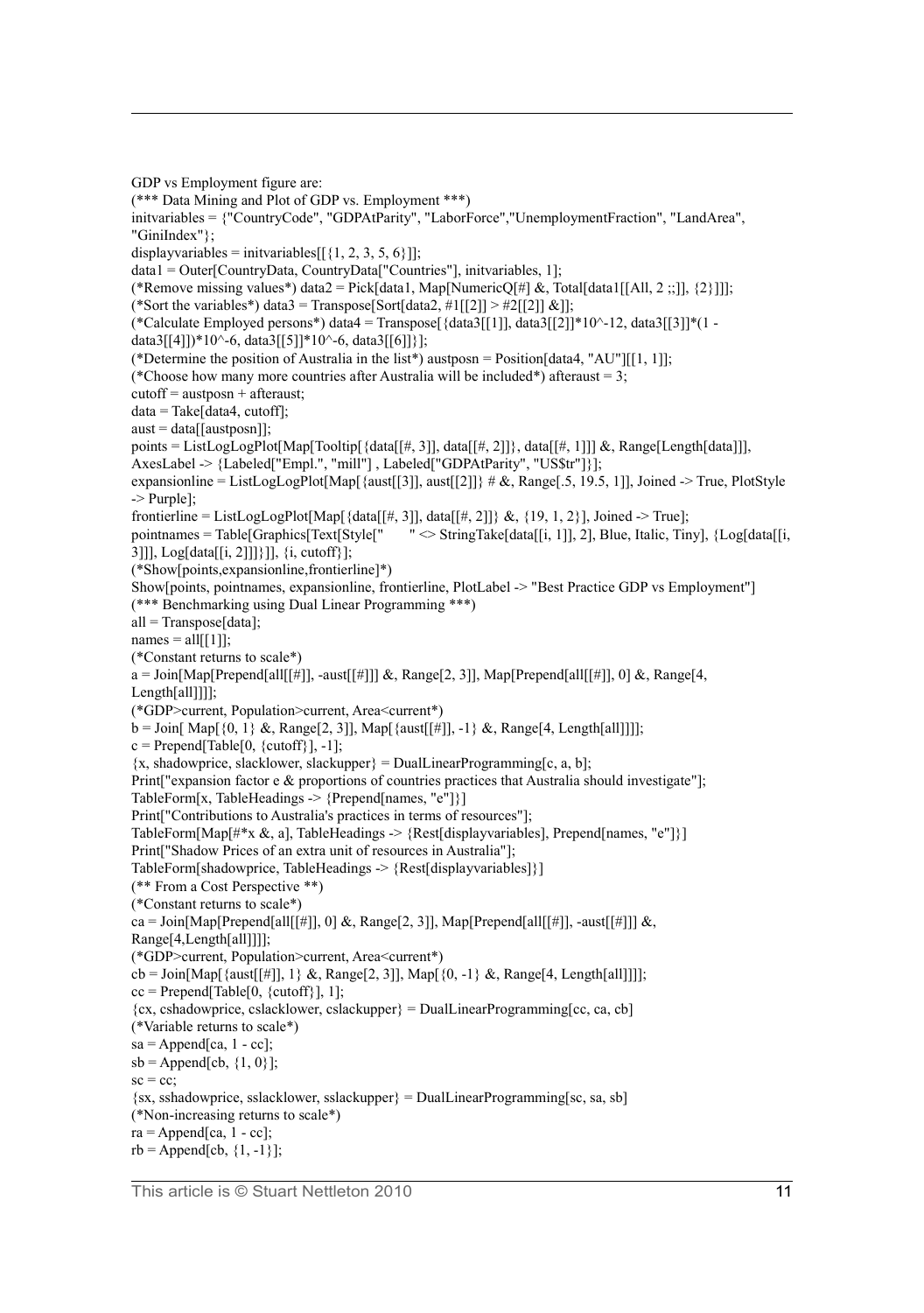$re = ce$ ;

 ${x, rshadowprice, rslacklower, rslackupper} = DualLinearProgramming[rc, ra, rb]$ 

(\*Scale efficiency, if the ratio is 1 then the production unit is operating at maximum scale and if less than 1 it is not operating at optimum scale\*)

 $se = cx[[1]]/sx[[1]];$ 

(\*If Scale efficiency is less than 1, it is necessary to calculate  $cx/rx$ . If the ratio is equal to 1 then the production unit has increasing returns to scale and needs to increase its size to achieve optimum scale. If less than 1 then the production unit is subject to decreasing returns to scale and needs to decrease its size.\*)

 $\text{sse} = \text{cx}[[1]]/\text{rx}[[1]]$ ; Print["Scale efficiency: ", se];

Print["Second scale efficiency: ", sse];

‡4 GTAPAgg contributed to GTAP by Mark Horridge, Centre of Policy Studies, Monash University, Melbourne, Australia

Battellino, R., 2010. Speech-Mining Booms and the Australian Economy. Available at: http://www.rba.gov.au/speeches/2010/sp-dg-230210.html [Accessed April 24, 2010].

De Haan, M. & Keuning, S.J., 1996. Taking the Environment into Account: The NAMEA Approach. *Review of Income & Wealth*, 42(2), 131-148.

Dorfman, S., Samuelson, P.A. & Solow, R.M., 1958. *Linear Programming and Economics Analysis*, New York: McGraw-Hill.

Hertel, T. & Walmsley, T.L., 2008. *GTAP: Chapter 1: Introduction*, Center for Trade Analysis, Purdue University. Available at: https://www.gtap.agecon.purdue.edu/databases/v7/v7\_doco.asp [Accessed November 14, 2008].

Hertel, T.W., 1999. *Global Trade Analysis: Modeling and Applications*, Cambridge University Press.

Janda, M. & Hyam, R., 2010. Australia too reliant on resources: Tanner. *ABC News*. Available at: http://www.abc.net.au/news/stories/2010/03/23/2853949.htm?section=justin [Accessed March 26, 2010].

Lee, H., 2008. *An Emissions Data Base for Integrated Assessment of Climate Change Policy Using GTAP*, Center for Global Trade Analysis. Available at: https://www.gtap.agecon.purdue.edu/resources/res\_display.asp? RecordID=1143 [Accessed June 26, 2009].

McDonald, G.W. & Patterson, M.G., 2004. Ecological footprints and interdependencies of New Zealand regions. *Ecological Economics*, 50(1-2), 49-67.

Medvedev, D., 2009. *Presidential Address to the Federal Assembly of the Russian Federation - RT*, The Grand Kremlin Palace: Federal Assembly of the Russian Federation. Available at: http://rt.com/Politics/2009-11- 13/medvedev-annual-address-full.html [Accessed November 15, 2009].

Nettleton, S., 2010a. *Benchmarking climate change strategies under constrained resource usage.* UTS theses submitted as part of the Australasian Digital Theses Program (ADT). Sydney, Australia: University of Technology, Sydney. Available at: http://utsescholarship.lib.uts.edu.au/iresearch/scholarlyworks/handle/2100/1012 [Accessed March 30, 2010].

Nettleton, S., 2010b. Recent controversies in neoclassical modelling and developments in Evidence-Driven Policy. In International Input Output Association (June 2010). Sydney University, Australia.

Nettleton, S., 2010c. The Service Science of Climate Change Policy Analysis: applying the Spatial Climate Economic Policy Tool for Regional Equilibria. In International Input Output Association (June 2010). Sydney University, Australia.